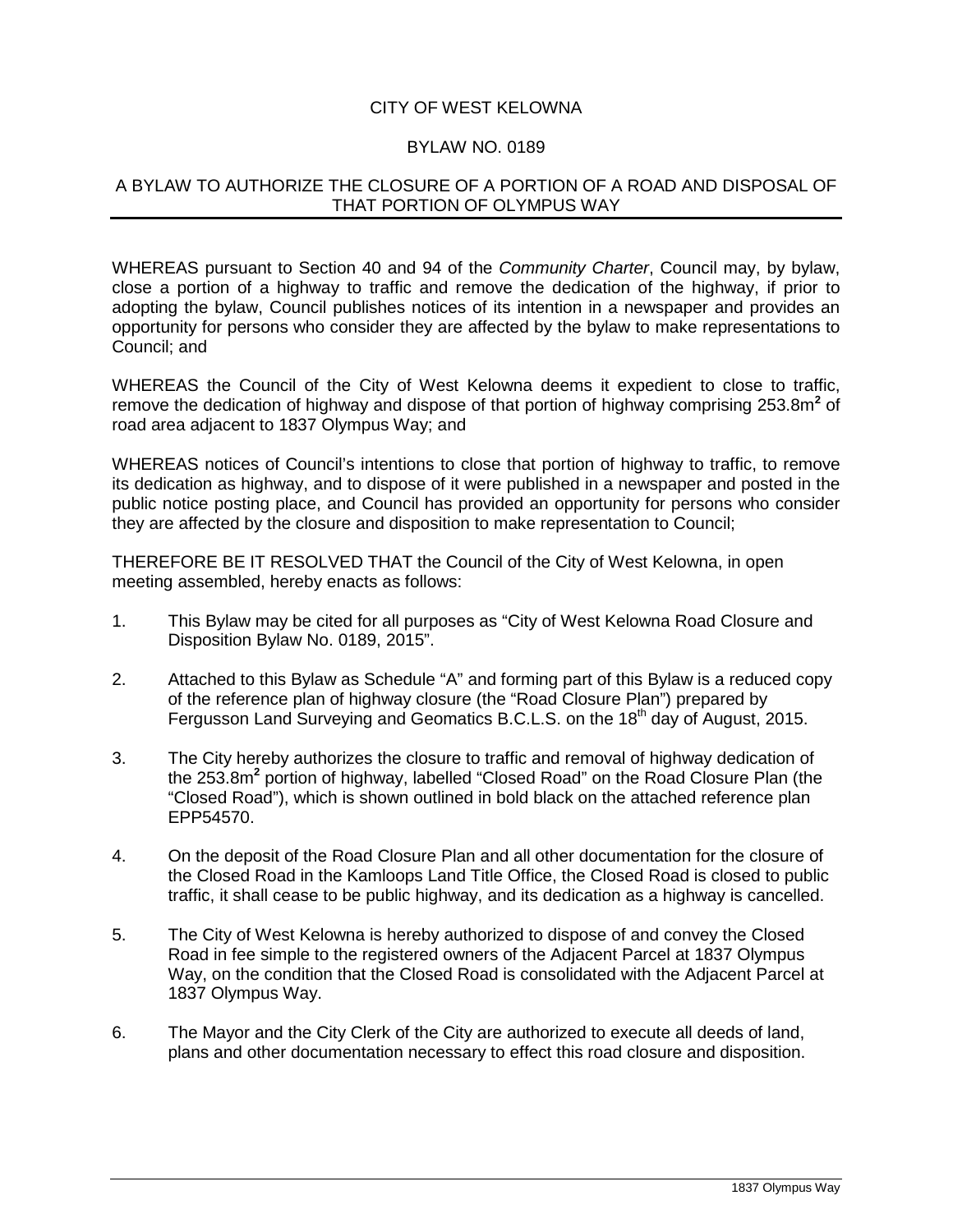## READ A FIRST, SECOND AND THIRD TIME ON THIS 13TH DAY OF OCTOBER, 2015

Notice of intention to proceed with this Bylaw was duly advertised in the Westside Weekly on October 28<sup>th</sup>, 2015 and on November 4<sup>th</sup>, 2015 as per *Section 94* of The *Community Charter.* ADOPTED ON THIS 10TH DAY OF NOVEMBER, 2015

'Doug Findlater'

\_\_\_\_\_\_\_\_\_\_\_\_\_\_\_\_\_\_\_\_\_\_\_\_\_\_\_\_\_\_\_\_\_ MAYOR

\_\_\_\_\_\_\_\_\_\_\_\_\_\_\_\_\_\_\_\_\_\_\_\_\_\_\_\_\_\_\_\_\_ 'Tracey Batten'

CITY CLERK